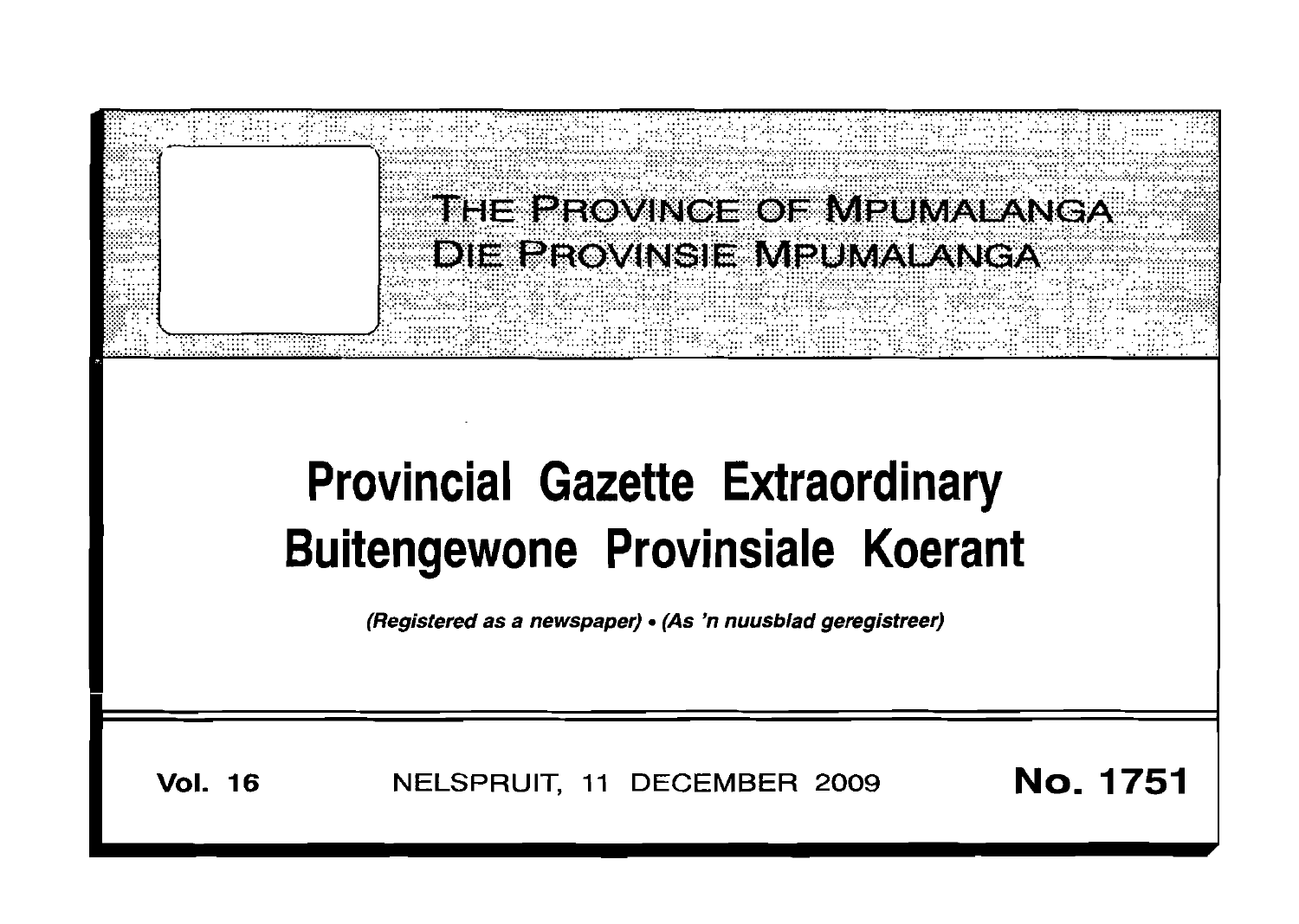#### IMPORTANT NOTICE

The Government Printing Works will not be held responsible for faxed documents not received due to errors on the fax machine or faxes received which are unclear or incomplete. Please be advised that an "OK" slip, received from a fax machine, will not be accepted as proof that documents were received by the GPW for printing. If documents are faxed to the GPW it will be the sender's responsibility to phone and confirm that the documents were received in good order.

Furthermore the Government Printing Works will also not be held responsible for cancellations and amendments which have not been done on original documents received from clients.

| No. |     | <b>CONTENTS · INHOUD</b> | Page<br>No. | Gazette<br>No. |
|-----|-----|--------------------------|-------------|----------------|
|     |     | <b>GENERAL NOTICE</b>    |             |                |
|     | 396 |                          |             | 1751           |